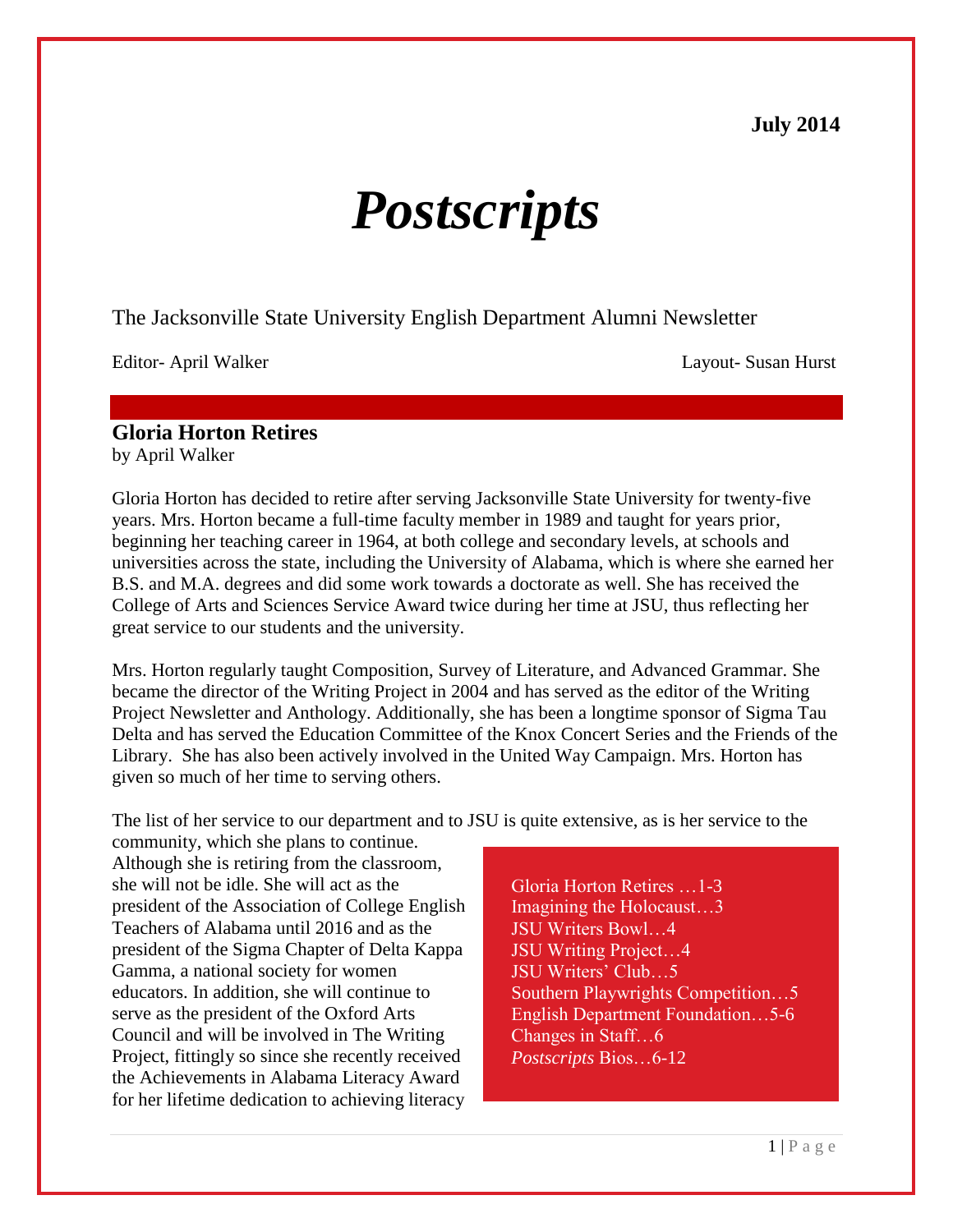through the writing process.

Because Gloria Horton is such an outstanding faculty member, many will be familiar with her work and service that is listed above but not necessarily with more personal matter. For this reason, I asked Gloria if she would not mind letting me ask her a few questions to give us insight beyond what is already evident in her list of accomplishments.

I first asked her how she found the energy to do all that she has done over her 25 years of service with JSU and nearly 50 years teaching. She told me about advice her sorority advisor had given her, which was to never say "no" when she was asked to do something. Basically, Mrs. Horton took the advice to heart and essentially has lived by this "motto" in her professional career, saying "Thank You. I will be glad to," rather than "No thank you."

Considering her decades of service, I was curious about her views as to whether or not she has noticed a difference in the average student of today compared with the average student entering college when she first started her teaching career. She feels that there is not a big difference in the two. The biggest difference she notes is that today's student has access to technology that makes research more accessible than it had been in the past. However, she does note, "The flipside of that is that the average student who is not really comfortable sometimes will rely too much on the technology and often will not do any thinking on his own."

Since much of her career has been dedicated to bettering her students' understanding of the material, I asked her to describe the biggest impression a student has ever left on her. Of course, she has taught thousands of students and has memories of many of them. As most teachers do, she remembers those students with drive and ambition, as well as those she feels are genuine and kind. Additionally, Mrs. Horton is somewhat awed by how knowledgeable and experienced some students are, suggesting that young adults today are often more likely to have experienced struggles and challenges that young people of previous generations did not experience, at least not at such young ages. Although her memories are filled with students who have impressed her, she does recall one particular young man she encountered shortly after joining JSU's English Department. The young man was legally blind and never asked for help or special accommodations. He was an exceptional straight A student who went on to become a radio personality, and she was greatly impressed by him and his sheer determination that was not impeded by his inability to see.

In addition to the other questions I posed, I wanted to know what she would miss. She will miss many things and was unable to limit her answer to one: "My colleagues will be the thing that I will miss the most about teaching. My students and the interactions with them I have had over the years will be something I will miss a lot. I will also miss being in a setting where I see lots of people every day because many of the people I know are at the university since I have spent so much time up there." Additionally, she says she will miss "the opportunities [she has] had to expand [her] learning experiences and to be introduced to new things and learn more about teaching English and about teaching in general."

I had one other question for Mrs. Horton. Her answer to the question offers very sage advice. I asked, "What suggestions would you give to those of us who want to teach through to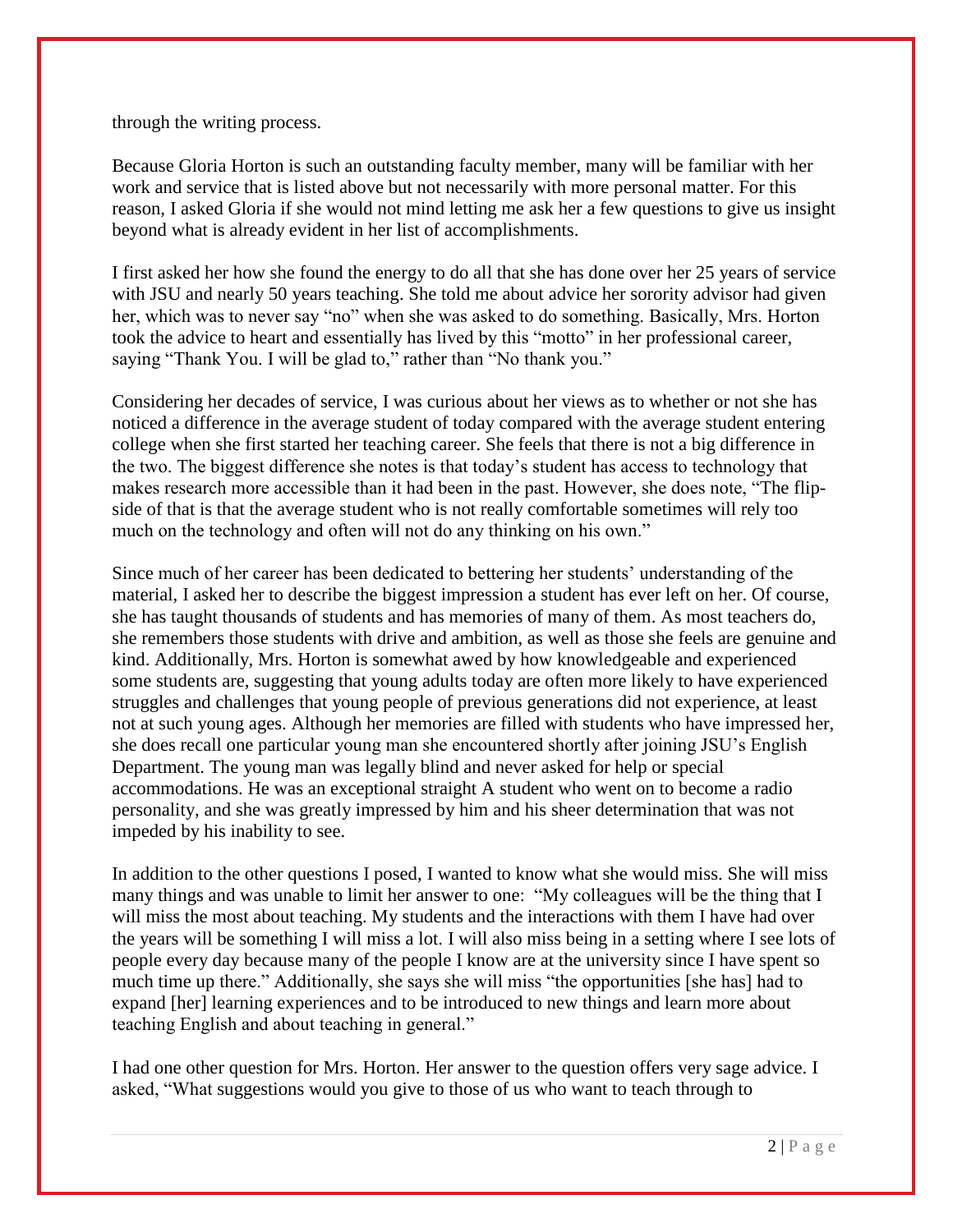retirement?" She did not hesitate to respond nor did she need a moment to think about the question. She immediately replied with the following: "First of all, don't let your job become overwhelming. Don't take it too seriously; have a sense of humor in the classroom; always be prepared; realize that even though the English teacher's job is really hard and it takes a lot of work, that you should not put your job first. The family needs to be first." This seems to be wise advice to faculty, as well as to other professionals who dedicate themselves to their work.

Gloria Horton has been an outstanding member of the English Department, and she will be greatly missed. However, as noted previously, she will still be the Director of the English Department's Writing Project and will not be inactive during her retirement. In addition to her responsibilities with the Oxford Arts Council, the Oxford Community Chorus, ACETA, and Delta Kappa Gamma, she plans to spend more time with her family, beginning with a trip to Disney World this July. We congratulate Gloria Horton on her retirement and nearly 50 years of service to students. She will forever be a part of our family.

\_\_\_\_\_\_\_\_\_\_\_\_\_\_\_\_\_\_\_\_\_\_\_\_\_\_\_\_\_\_\_\_\_\_\_\_\_\_\_\_\_\_\_\_\_\_\_\_\_\_\_\_\_\_\_\_\_\_\_\_\_\_\_\_\_\_\_\_\_\_\_\_\_\_\_\_\_\_

# **Imagining the Holocaust**

Imagining the Holocaust is a writing competition for Middle School and Senior High School Students. "Why teach Holocaust history?" is a question that many have struggled to answer. Imagining the Holocaust is one way to teach Holocaust history and its importance to our daily lives.

To this end, interested English faculty at JSU developed the idea of Imagining the Holocaust, a writing contest designed to teach Holocaust history and its continuing influence in today's world to middle school and high school students in Alabama. The competition is open to many kinds of writing, from essays to more creative approaches in poetry and fiction. Entries are due each spring, and prizes are awarded. This year, April Walker oversaw the middle school entries and Susan Dean, the high school entries. Steven Whitton was project coordinator.

This year's Holocaust Remembrance Program was held on Thursday, April 10, 2014, at the Stone Center Theatre on the Jacksonville State University Campus. This year's keynote speaker was Denise Lewis, the daughter of Holocaust survivor Roger Blum. The winners of the contests were asked to read excerpts from their works during the ceremony. The following are the winners for the high school portion: 1<sup>st</sup> place short story: Skylar Smith, "Henryk's View"; 2<sup>nd</sup> place short story: Emily Daniels, "The Quiet Game"; 3<sup>rd</sup> place short story: Amanda Schlemminger, "The Unknown Story of Magda and Agatha"; 1<sup>st</sup> place poetry: Brandon Griswold, "Skin 'n' Bones"; 2<sup>nd</sup> place poetry: Christian Pettus, "Little Jewish Boy"; 3<sup>rd</sup> place poetry: Hannah Oswalt, "Dreams." The following are the winners for the middle school portion:  $1<sup>st</sup>$  place short story: Kameron Helms, "They Promised";  $2<sup>nd</sup>$  place short story: Adrianne Glover, "Imagining the Holocaust"; 3<sup>rd</sup> place short story: Lorynn Saxton, "The Love Story"; 1<sup>st</sup> place poetry: Rachel Davis, "In the Darkness"; 2<sup>nd</sup> place poetry: Peyton Bellar, "193659"; 3<sup>rd</sup> place poetry: Kara Tarabishy, "Insanity."

See [www.jsu.edu/english/holocaust](http://www.jsu.edu/english/holocaust) for more information.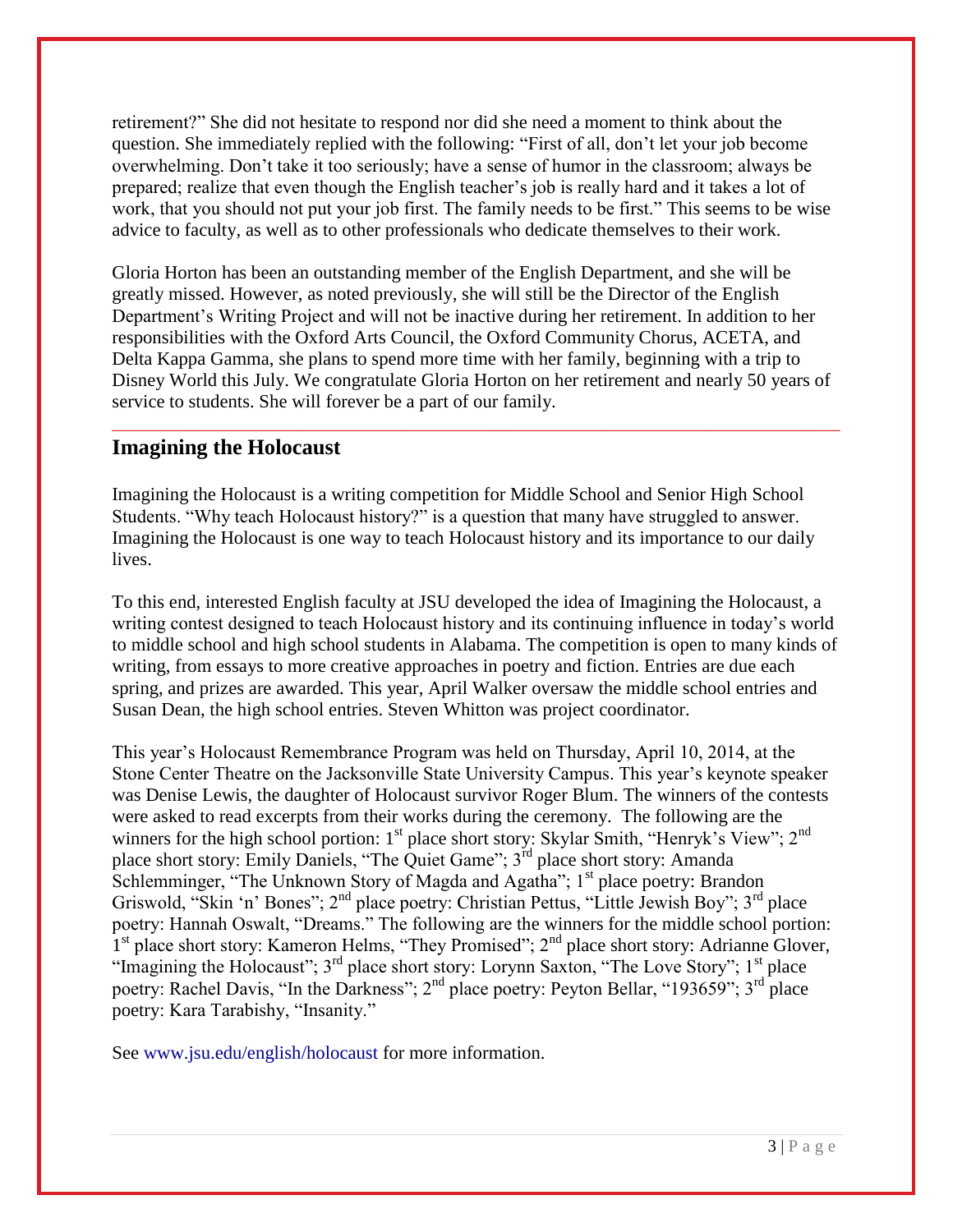# **JSU Writers Bowl**

On October 30, 2013, the English Department sponsored the Eighteenth Annual JSU Writers Bowl. Seventy-two teams from high schools throughout northern Alabama traveled to the JSU campus to compete. Following a Halloween theme, the team competitions required students to write a letter to their choice of classic monster as the producer of their choice of a reality television show explaining why that monster is being eliminated from the show. For the afternoon session, the teams wrote an Italian sonnet to their choice of a classic monster modeled after Elizabeth Barret Browning's "How Do I Love Thee." For the individual essay competition, students were given the following options: a) If the power went out of your town for a weekend, what activities would keep you entertained? b) Many parents give their children chores or tasks to do at home. Do you think this is a good or a bad idea? Explain your answer. JSU's Steven Whitton again served as the chair of the Writers Bowl Committee, assisted by Randy Davis and first-time committee member Christy Burns. Submissions were judged by the following JSU faculty: Don Bennett, Susan Dean, Larry Gray, Gloria Horton, Raina Kostova, Joy Maloney, Sarah Moersch, David Myer, Elizabeth Nelson, Andrea Porter, Valerie Rimpsey, April Walker, and Julia Wooster.

# **Jacksonville State University Writing Project**

The Jacksonville State University Writing Project site had another successful year, concluding with the summer institute in June 2014, at which 10 teacher fellows read, wrote, presented, and learned together as much as they could about being successful teachers of writing. The participants for the institute were as follows: Christy Ader, Cleburne County High School; Leah Bates, Sand Rock High School; Debbie Fancher, Oxford Elementary School; Abbey Hanner, Oxford Elementary School; Michael Jackson, Jacksonville State University graduate student; Jenna King, Spring Garden High School; Ben Kocian, Anniston High School; Cassie Newcomb, Coosa Christian School; Takeisha Reid, Oxford Elementary School; and Stacy Robinson, Oxford Elementary School.

\_\_\_\_\_\_\_\_\_\_\_\_\_\_\_\_\_\_\_\_\_\_\_\_\_\_\_\_\_\_\_\_\_\_\_\_\_\_\_\_\_\_\_\_\_\_\_\_\_\_\_\_\_\_\_\_\_\_\_\_\_\_\_\_\_\_\_\_\_\_\_\_\_\_\_\_\_\_

In addition to the summer institute, the site held its Technology in Education Conference on June 20, led by Rodney Bailey.

The site's director, Gloria Horton, received the Achievements in Alabama Literacy Award for her lifetime dedication to achieving literacy through the writing process at the 2014 Gulf Coast Conference on the Teaching of Writing, held in Destin, Florida.

The site has received a \$10,000 grant to fund the 2015 advanced summer institute. Teachers who wish to receive an application for next year's institute should e-mail [ghorton@jsu.edu](mailto:ghorton@jsu.edu) to be put on the mailing list. The site has also received a \$20,000 grant for 2014-2015 to provide professional development for teachers in a high needs school. The site will partner with Oxford Elementary School for this work. Director of the JSU Writing Project is Gloria Horton, codirector is Lisa Williams; technology liaison is Rodney Bailey.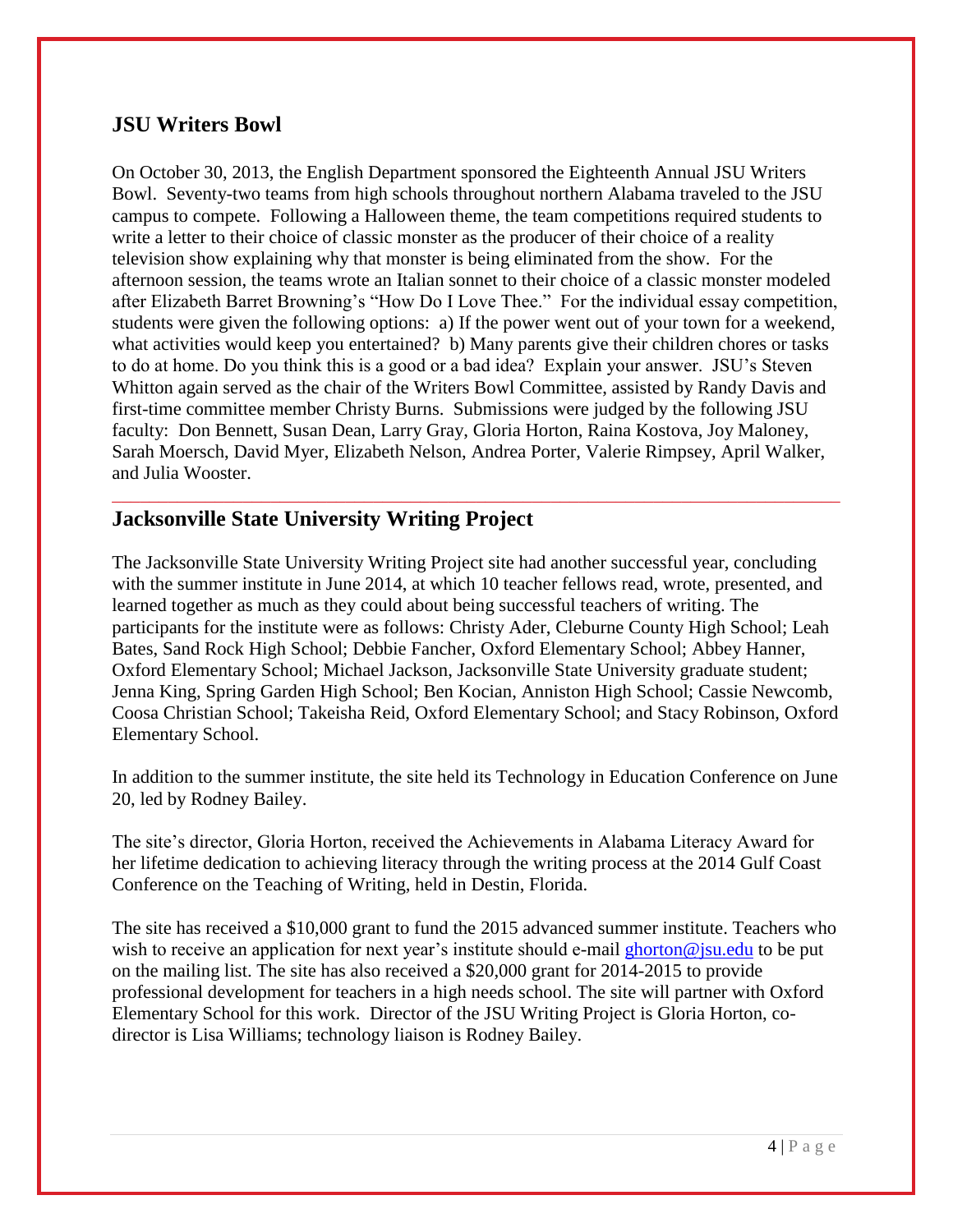# **JSU Writers' Club**

The JSU Writers' Club had another successful year. The club made the decision to "go green" over this past year, requiring that all entries for contests be submitted electronically via email. All students who attend JSU are eligible to enter contests sponsored by the Writers' Club. The RUM Fiction and Poetry Contests brought a number of entries. The following are the winners of the RUM Fiction Contest: 1<sup>st</sup> place: Krystale Dawson, "Ornaments"; 2nd place: Jessica Graham, "Jump"; 3rd place: Kaitlin Schneider, "A Screaming Calm." The following are the winners of the RUM Poetry Contest held during the spring semester:  $1<sup>st</sup>$  place: Jesse Groover, "Apollo's Lament";  $2^{nd}$  place: Justin Gaffney, "The Infernal Downfall";  $3^{rd}$  place: Andie Knott, "An Unassuming Spider"; Honorable Mention: Kara Coleman, "Anthem." Finally, the club also hosted an Arbor Day Poetry Contest. This year's winner was Jessica Graham, who read her poem "The First Suspense" at the tree planting ceremony.

\_\_\_\_\_\_\_\_\_\_\_\_\_\_\_\_\_\_\_\_\_\_\_\_\_\_\_\_\_\_\_\_\_\_\_\_\_\_\_\_\_\_\_\_\_\_\_\_\_\_\_\_\_\_\_\_\_\_\_\_\_\_\_\_\_\_\_\_\_\_\_\_\_\_\_\_\_\_

# **Southern Playwrights Competition**

The winner of this year's Southern Playwrights Competition was *To Tread Among Serpents* by Kelly McBurnette-Andronicos. The committee is especially grateful to the dedicated group of readers who helped to choose the winner and especially to Sarah Moersch, Coordinator. For more information concerning the Southern Playwrights Competition, visit our website at <http://www.jsu.edu/english/southpla> or contact Sarah Moersch [smoersch@jsu.edu](mailto:smoersch@jsu.edu) or Steven Whitton [swhitton@jsu.edu](mailto:swhitton@jsu.edu).

\_\_\_\_\_\_\_\_\_\_\_\_\_\_\_\_\_\_\_\_\_\_\_\_\_\_\_\_\_\_\_\_\_\_\_\_\_\_\_\_\_\_\_\_\_\_\_\_\_\_\_\_\_\_\_\_\_\_\_\_\_\_\_\_\_\_\_\_\_\_\_\_\_\_\_\_\_\_

### **English Department Foundation**

We appreciate the following alumni, friends, and department members who have generously donated over the last year. Your donations help support our many programs.

Dorothy Wager Blake Dafford D. Brewster, Jr. Karen Faye Burnham Ardith Williams Coates Debra Smith Cochran Karen Cecelia Dalton Martha Joan Duncan **Robert P. Felgar** Robert P. Felgar Barbara Burtram Ferrigno Jennifer Ferrell Foster Joanne E. Gates Shaun Davidson Gray Gregory M. Halligan Virginia Nethery Harper Remona Elaine Hopper Barry Claxton Howard John Ed Jordan, III Dorothy Rains Kennedy Patricia Gibbins Koors Carol B. Link John Frederick Maurer **Pamela M. McDermott** Sandra Joan McMahan Mica Courtney Mecham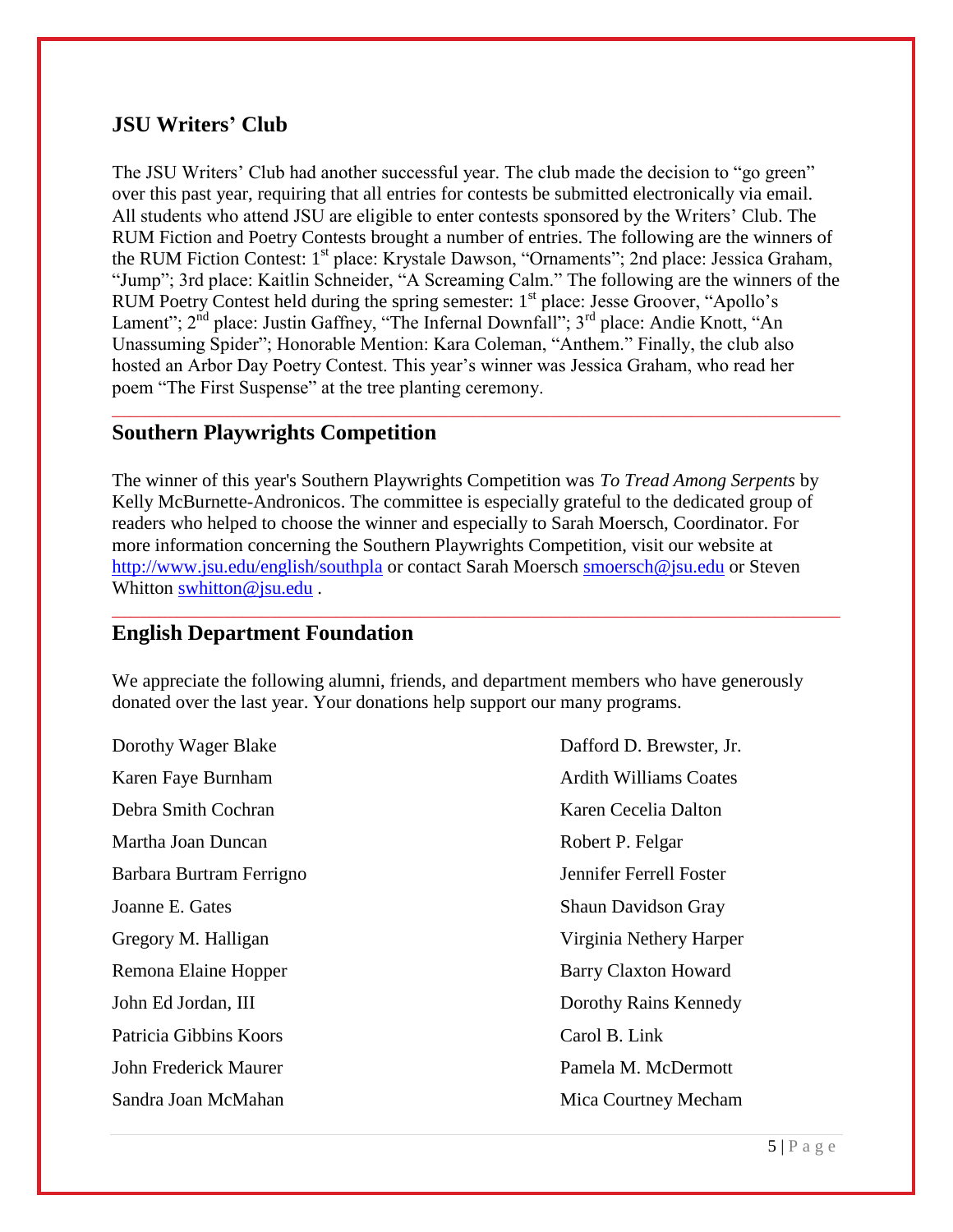Elizabeth Foster Nelson Douglas O'Keefe Michael Charles Orlofsky Edna Jane Phillips Deborah Anne Prickett Cathy Rentschler Billy Joe Reynolds Tanya Trammell Sasser April Dawn Walker Wells Fargo Foundation Portia Smart Weston **Margery Clark Whitlock** Patricia Brooke Worrall

Tax deductible donations to the English Department Foundation may be made through the JSU Foundation by directing mail to the JSU Foundation, 700 Pelham Road North, Jacksonville, AL 36265. Please indicate that the donation is for the English Department Foundation and, in case of memorial gifts, also signify the name of the honoree.

#### **Donations can also be made online by clicking on "Make a Gift" on the JSU Homepage [\(www.jsu.edu\)](http://www.jsu.edu/). Thank You.**

**\_\_\_\_\_\_\_\_\_\_\_\_\_\_\_\_\_\_\_\_\_\_\_\_\_\_\_\_\_\_\_\_\_\_\_\_\_\_\_\_\_\_\_\_\_\_\_\_\_\_\_\_\_\_\_\_\_\_\_\_\_\_\_\_\_\_\_\_\_\_\_\_\_\_\_\_\_\_**

## **Changes in Staff**

We want to welcome Jessica Mayberry to the Department. Mrs. Mayberry is the new Clerical Assistant in our English office. She joined us in the middle of our spring semester and has adjusted quite well.

Mrs. Mayberry has an Associate's Degree in Speech Communication. Prior to joining our department, she worked as an Executive Assistant to the CEO of Comfort Keepers, a nonmedical in-home health agency, and also as a store manager at a loan office in Gadsden. She and her husband live in Eastaboga.

Her husband has his Bachelor's in Computer Information Systems and is presently attending JSU in pursuit of his Master's in the same field. He is scheduled to teach two Computer Science courses with the university this fall.

\_\_\_\_\_\_\_\_\_\_\_\_\_\_\_\_\_\_\_\_\_\_\_\_\_\_\_\_\_\_\_\_\_\_\_\_\_\_\_\_\_\_\_\_\_\_\_\_\_\_\_\_\_\_\_\_\_\_\_\_\_\_\_\_\_\_\_\_\_\_\_\_\_\_\_\_\_\_

### *Postscripts* **Bios**

**Rodney Bailey** is the Technology Liaison for the JSU Writing Project and is a member of the Technology Liaison Network for the National Writing Project. Along with these duties and his teaching duties, he also serves as the Color Guard Coordinator for the Marching Southerners. Mr. Bailey will serve as Gamecock Orientation Advisor this fall.

**Don Bennett** has been an instructor in the JSU English department for twelve years. He teaches English Composition I and II, Oral Communication, Survey of American Literature I, English Literature I, Advanced Composition, and the Theory of Composition. Away from school, Don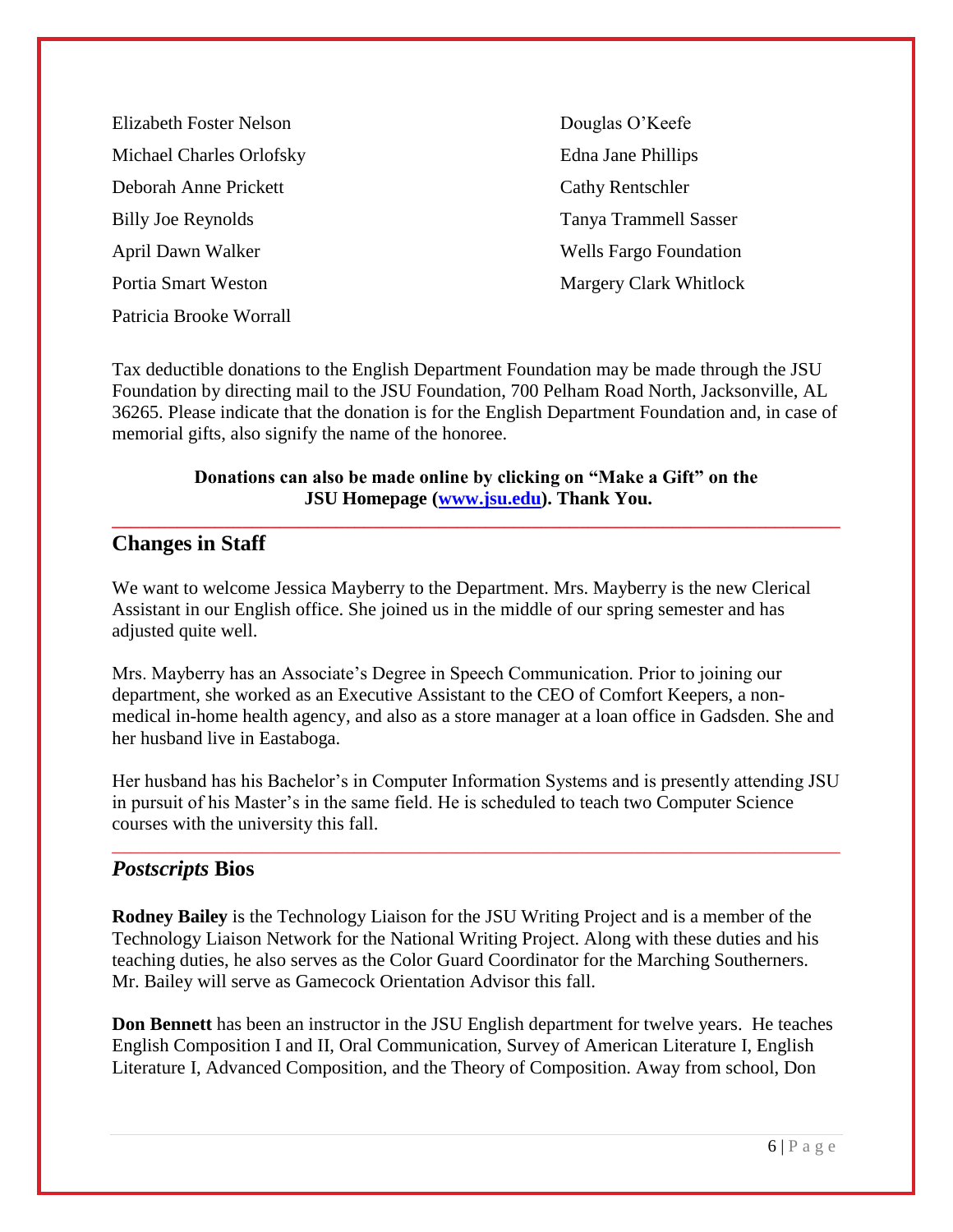and his wife Amy (singer, vocal instructor/musical director, writer/blogger and mom extraordinaire) have two children: Timothy, age fourteen, and Paul, who just turned eight.

**Christy Burns** teaches Oral Communication, English Composition, and Survey of American Literature. She judges several competitions, such as Southern Playwrights and Imagining the Holocaust. In 2013, she served as a committee member to welcome the Taizhou University visitors from China. She also became a committee member for Writers Bowl in 2013. Mrs. Burns regularly tutors students in the Writing Clinic.

**Gena Christopher** became the first director of JSU's Faculty Commons, a Center for Excellence in Teaching and Learning, which provided professional development for our University faculty in March of 2014. She is the English Department Red Balloon Initiative discussion leader and serves on several committees, including the CORE Committee, and the JSU China Initiative Committee. She is Co-Chair of the Quality Enhancement Plan for the University's SACS accreditation; she is part of the CORE team which recently received an 11.8 million dollar grant from the federal government, and she directs summer programs for international students and teachers. Christopher will continue to teach on a part-time basis for the English department, which she has served since 1989.

**Randall Davis** served as discussion leader for the Twenty-Third Annual Literature and Medicine Retreat, Montgomery, AL, January 25-26, 2014, sponsored by the Alabama Chapter of the American College of Physicians/American Society of Internal Medicine. Texts discussed: Homer, *The Odyssey*; William Trevor, *Ireland: Selected Stories*; Brian Friel, *Translations*; Billy Collins, *Sailing Around the Room: New and Selected Poems*.

**Susan Dean** participated as a judge for several writing and speaking competitions. She is the Coordinator for the High School division for the Imagining the Holocaust Writing Competition. She teaches English Composition, Oral Communication, Survey of American Literature, and Technical Writing.

**Carmine Di Biase** has enjoyed the success of his translation of The Diary of Elio Schmitz, which appeared last spring (Leicester: Troubador Publishing, 2014). Three favorable reviews have appeared: one in the *Times Literary Supplement*, one in *Annali d'italianistica*, and a third in *Quaderni d'italianistica*. His essay, "Hamlet in the Life and Work of Italo Svevo," will appear this summer in *Italo Svevo and His Legacy for the Third Millennium Volume II: Contexts and Influences* by Giuseppe Stellardi and Emanuela Tandello Cooper (Eds.). This volume is also being published by Troubador. Di Biase had a long review published in the *Times Literary Supplement* last fall of three new collections by Italo Calvino: his letters, his last essays, and the first collected interviews. He was keynote speaker at Anderson University (Anderson, SC) this spring, for their Shakespeare Weekender. *As You Like It* was performed by their Drama Department, and he was asked to give three lectures on the play. This past May, he attended the American debut of an Italian playwright, Alessandro Casola, at City College in New York. He has translated three of Casola's plays and has been asked to meet with Casola and the director, Vittorio Capotorto, at the American debut of a new play commissioned by Capotorto. Di Biase will be translating this new play as well. Additionally, Di Biase has been granted a sabbatical for the fall semester.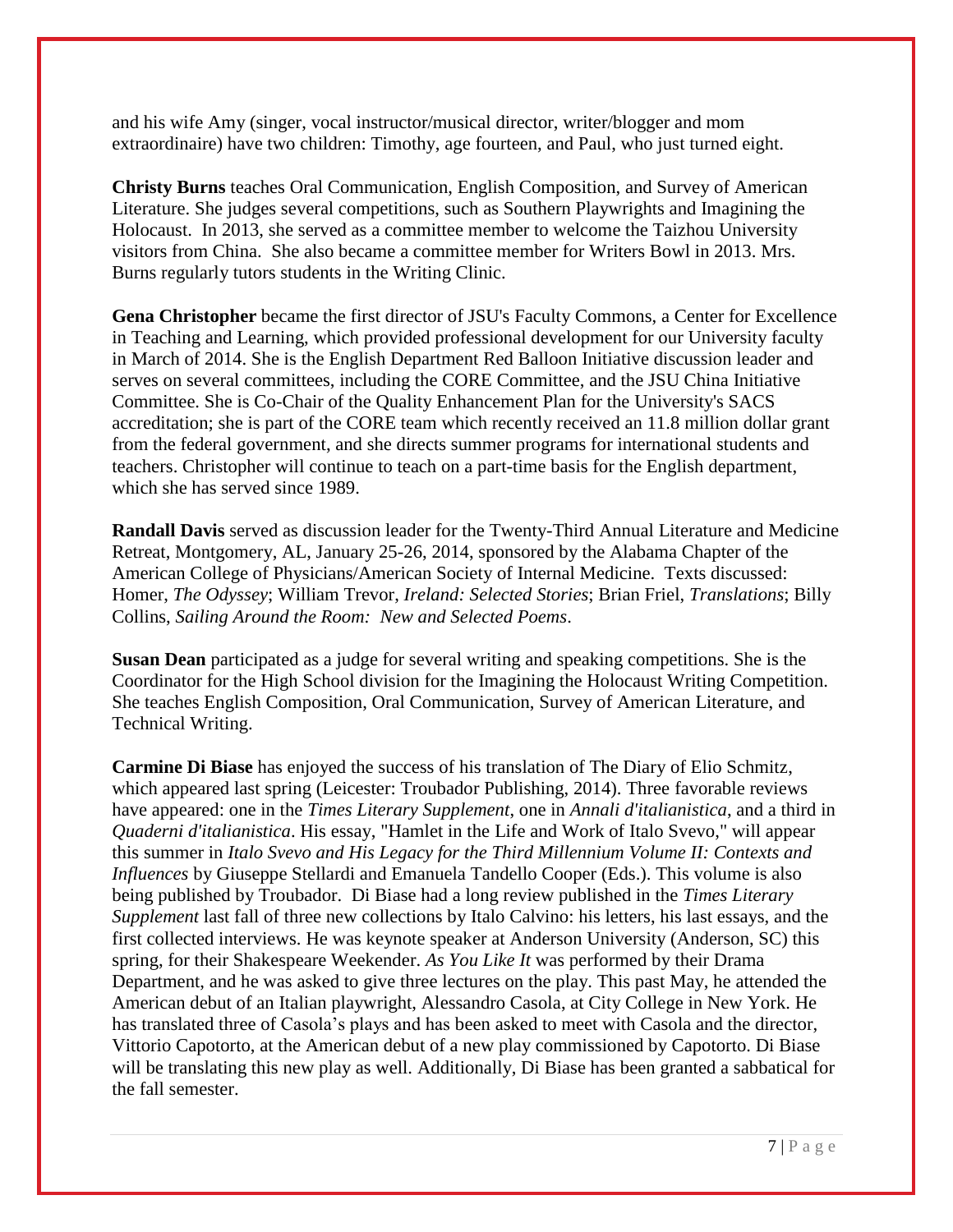**Robert Felgar** continued to work on his 4th book, celebrated 15 years as department head, and prepared for the SACS visit. His book, entitled *American Slavery: A Historical Exploration of Literature*, puts *Narrative of the Life of Frederick Douglass*, *Uncle Tom's Cabin*, *Incidents in the Life of a Slave Girl*, and *Adventures of Huckleberry Finn* in their historical, social, and cultural context. The book will be aligned with the ELA Common Core Standards.

**Jennifer Foster** has now taught in the English department for 18 years. She has served as a member of the Gamecock Orientation team for 14 years and will do so again during the summer of 2014. She is the chair of the Basic English Skills committee and continues to teach The Bible as Literature, Old and New Testament. Several students from this upper-level class presented their research on literary topics found in the Bible at the College of Arts and Sciences Annual Symposium in February, 2014.

**Joanne Gates** was awarded a Faculty Grant for developing materials related to Lilly Ledbetter's fight for Equal Pay and for using the Bus Murals of Anniston as a way to teach the Freedom Riders' role in the struggle for Civil Rights. The Grant is titled "Social Justice: Global Problems, Local Resources for the I - Search Project." Gates presented "'Whole Binders Full of Women': From Meme to Political Satire by Way of Amazon's Customer Reviews," a paper related to Gender Equity and the Lilly Ledbetter Fair Pay Act at the Popular / American Culture of the South in Savannah, Georgia, last October. She presented "Teaching Good Revision Skills Is WORK!" at the Annual Alabama College English Teachers Association conference, held in Gadsden, in February. Gates has been invited to contribute an entry on Elizabeth Robins to the *Routledge Encyclopedia of Modernism*, an on-line resource. She also accepted an invitation to deliver her paper, "First Hedda, First Hilda, and 'Hilda Harnessed to A Purpose': Elizabeth Robins, Ibsen, and Women's Suffrage," at the "First Actresses" Conference at Ohio State University in May. As Chair of the Board of Friends of Houston Cole Library, Dr. Gates spoke at Lynn Varcak's retirement ceremony and introduced Delta Alabama author Beth Duke for the annual book event in March.

**Larry Gray** delivered papers at two conferences during the past academic year. At Linnaeus University (Sweden) in September, his subject was film adaptation, and at DePaul University (Chicago) in June, his subject was Henry Green (English novelist, 1905-1973). In summer 2013, he was awarded a grant for a week-long seminar led by Sarah Beckwith (Duke University) at the National Humanities Center (NHC); the subject was Shakespeare's *The Winter's Tale* and its novelistic and film adaptations or re-imaginings. Dr. Gray will be delivering papers at three upcoming international conferences: on Henry Green and Elizabeth Taylor (1912-1975) at University College (London) and on Henry James at the University of Aberdeen (Scotland) during July 2014, and on Eric Rohmer's films at Flagler College (Florida) in September 2014. His JSU teaching duties have been focused on Composition, British and American Literature surveys, and The Art of the Film, a course for graduate students and advanced undergraduates.

**Pitt Harding** gave a public reading of an original short story titled "Love and War" in the English Department Lecture Series. In the fall, he will take time off from teaching Milton to teach another important author instead (EH 404: Shakespeare).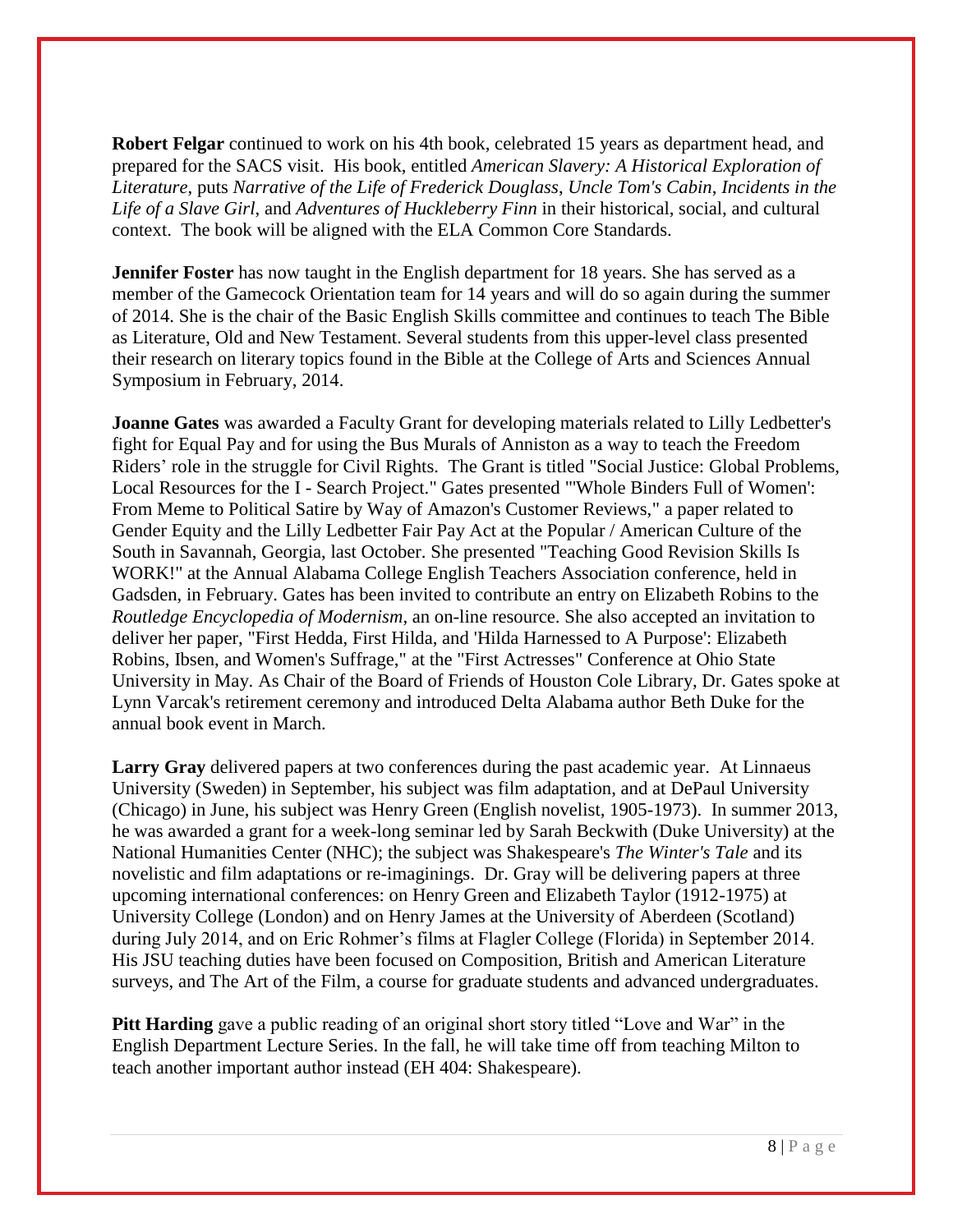**Bill Hug** serves as Director of Composition and teaches both graduate and undergraduate classes. Additionally, he continues his research on Danish-American photojournalist Jacob Riis.

**Katie Johnson** is currently the head of the Oral Communications committee and assists in judging competitions, such as the Writers Bowl, Southern Playwrights, and Imagining the Holocaust. She is also a member of JSU's Health and Environmental Safety Committee, which seeks to provide a safe campus for students, faculty, and staff. In addition, she teaches Oral Communication, Survey of American Literature I and II, English Composition I and II, and her new May term course, EH 425 Tennessee Williams: Death, Desire, and Illusion, which she first piloted and taught in May 2013.

**John H. Jones** recently spent a week at the Morgan Library in New York studying copies of William Blake's illuminated books. He is president of the JSU chapter of the Honor Society of Phi Kappa Phi and continues to teach graduate classes and undergraduate classes, including Honors Freshman Composition.

**Raina Kostova** has served as a judge for various competitions, including the Imagining the Holocaust Writing Competition, the JSU Writers Bowl, and the contests sponsored by the JSU Writers' Club. She was selected to be a Gamecock Orientation Advisor last fall and has been selected again for this upcoming fall term. Additionally, she has served as a Faculty Mentor to two promising graduate students and has also served as a Library Liaison for the English Department. She was invited to serve as a Reader, reading national Advanced Placement exams for the College Board of Education in summer 2013 and has been invited back to Louisville, Kentucky, to serve as a reader again this summer. Kostova presented her paper, "The Cynic Scandal: Politics of Agoraphobia in Doris Lessing's *The Grass is Singing*," at the American Comparative Literature Association's conference at New York University in New York City. She also delivered a presentation for the English Department's Lecture Series in April titled "Cinema and the Realist Novel." She is scheduled to teach a new course in the fall semester, Non-Western Literature. This course will be offered at both graduate and undergraduate levels.

**Joy Maloney** served as a judge for the Imagining the Holocaust Writing Competition and the College of Arts and Sciences Student Symposium. She has regularly tutored students in the English Department's Writing Clinic.

**Mica Mecham** has served as a full-time faculty member of the English Department, teaching English Composition, Oral Communication, and Survey of American Literature since spring of 2009. She teaches traditional classes, and beginning in 2011, she began teaching multiple hybrid courses for the department with the goal of successfully incorporating 21st century technology into her classrooms. In addition to her teaching load, she has served JSU in numerous ways over the years, including past participation in JSU's Gamecock Orientation program, as well as participation and successful completion of JSU's National Writing Project Summer Institute; additionally, she has also presented multiple presentations for the National Writing Project's summer teaching seminar. Other services have included serving as a judge of JSU's Writers Bowl. She continues to serve JSU by volunteering to judge and/or participate in departmentsponsored and campus-wide-sponsored writing competitions, including the Imagining the Holocaust and the Southern Playwrights. She recently had the honor of being selected as a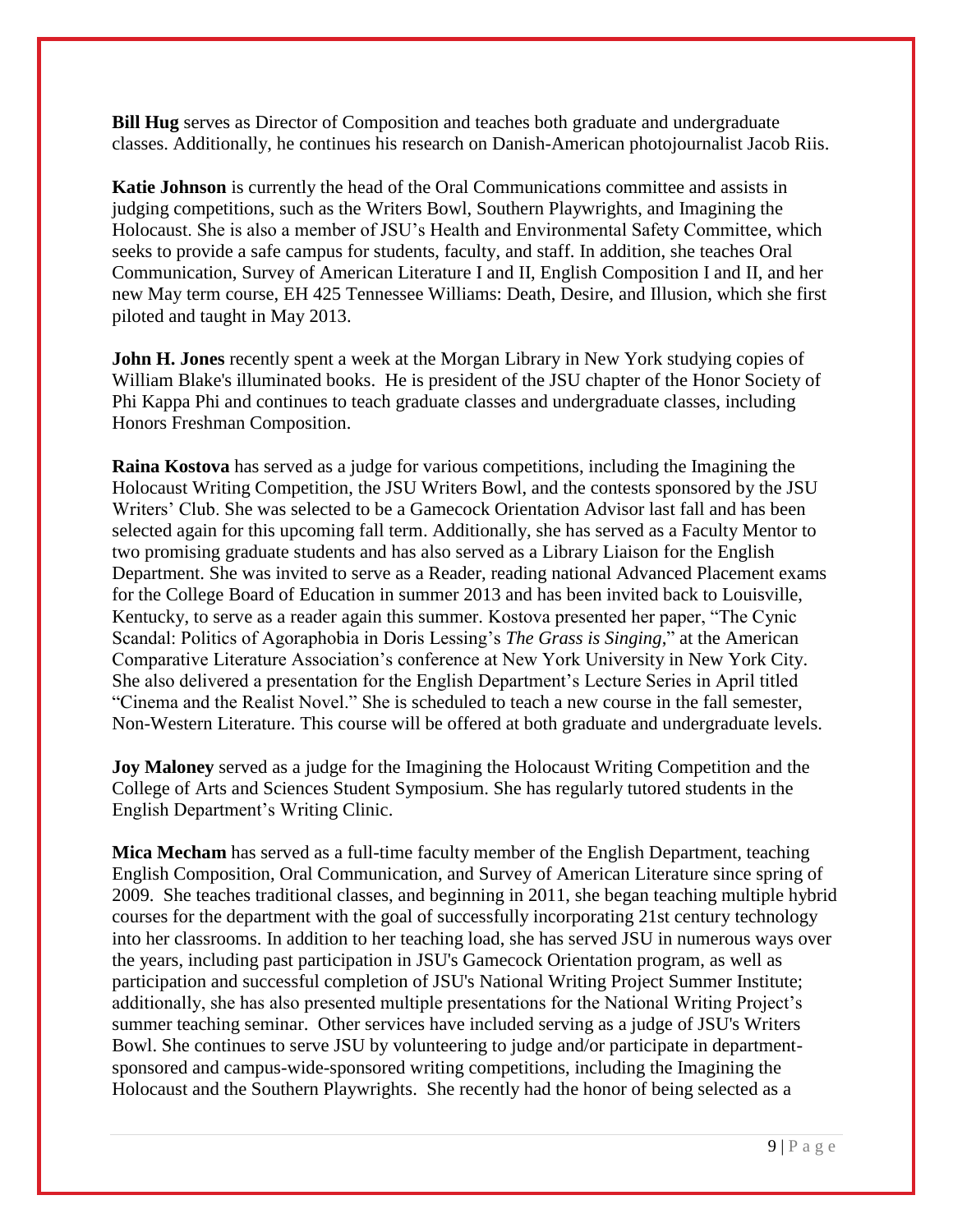faculty mentor to participate in the QEP Fast Forward program. She is looking forward to this new challenge and opportunity to serve Jacksonville State University.

**Sarah Moersch** is the new director of the English Department's Writing Clinic. In addition, she also coordinates the entries for the Southern Playwrights Competition and judges various writing competitions sponsored by the department, including the Imagining the Holocaust and RUM poetry and fiction contests. She regularly serves as a judge for the Writers Bowl and the College of Arts and Sciences Student Symposium. She teaches English Composition, Oral Communication, and Survey of Literature. In addition, she has agreed to teach Advanced Grammar and will teach her first Advanced Grammar course this fall.

**David Myer** teaches American Literature I and II, both traditional and online; Technical Writing, computer-assisted and online; and Oral Communication. He was selected as a Gamecock Orientation (GO) Advisor for 2014. He is a member of the Alabama Academy of Science and since 2005 has served on the Editorial Board of *The Journal of the Alabama Academy of Science*. As a member of JSU's China Task Force and the English Department's Taizhou Committee, he works closely with visiting Chinese faculty and students. He was a reader/judge for the JSU Writers Bowl student writing competition and works as a tutor in the English Department's Writing Clinic. He serves on the English Majors and Minors Committee, the Competency Committee, and the Literature Survey Committee. Mr. Myer also teaches various courses for ESL students at JSU's English Language Institute.

**Elizabeth Nelson** teaches both traditional and online classes for the department, including Oral Communication, Freshman Composition, and Survey of American Literature. She served as a judge for several writing competitions, including the Imagining the Holocaust Competition.

**Doug O'Keefe** teaches Freshman Composition, including Honors Freshman Composition, Oral Communication, and Eighteenth-Century English Literature, both graduate and undergraduate. He also annually teaches a graduate seminar in the Theory of Communication, a broadly conceived course that covers linguistics, conversation analysis, and media studies. His scholarly work focuses on London theatre in the eighteenth century. This year, he published a lengthy bibliographic article on David Garrick and a brief introduction to the Irish playwright Charles Coffey. Additionally, his article "Literary Imitation, Genre, and Cultural Change" won this year's Calvert Award for Outstanding Theoretical Essay from the Association of College English Teachers of Alabama. Finally, O'Keefe once again presented at the Annual Conference of the prestigious American Society for Eighteenth Century Studies, further developing his book-length monograph *Nothing but Interest: A Generic History of Ballad Opera*. He is the Coordinator of the JSU Writers' Club and, therefore, oversees various writing competitions, including the RUM Fiction and Poetry Contests and the Arbor Day Poetry Contest.

**Andrea Porter** has published research on literature of the Vietnam War and attends the College English Association conference each year to present her work. She also serves on the CEA Membership Committee, the CEA Graduate Student Concerns committee, and the CEA committee that selects the best graduate student essay each year. Dr. Porter volunteers as an alumna and faculty advisor to the Zeta Tau Alpha sorority on campus and is also a national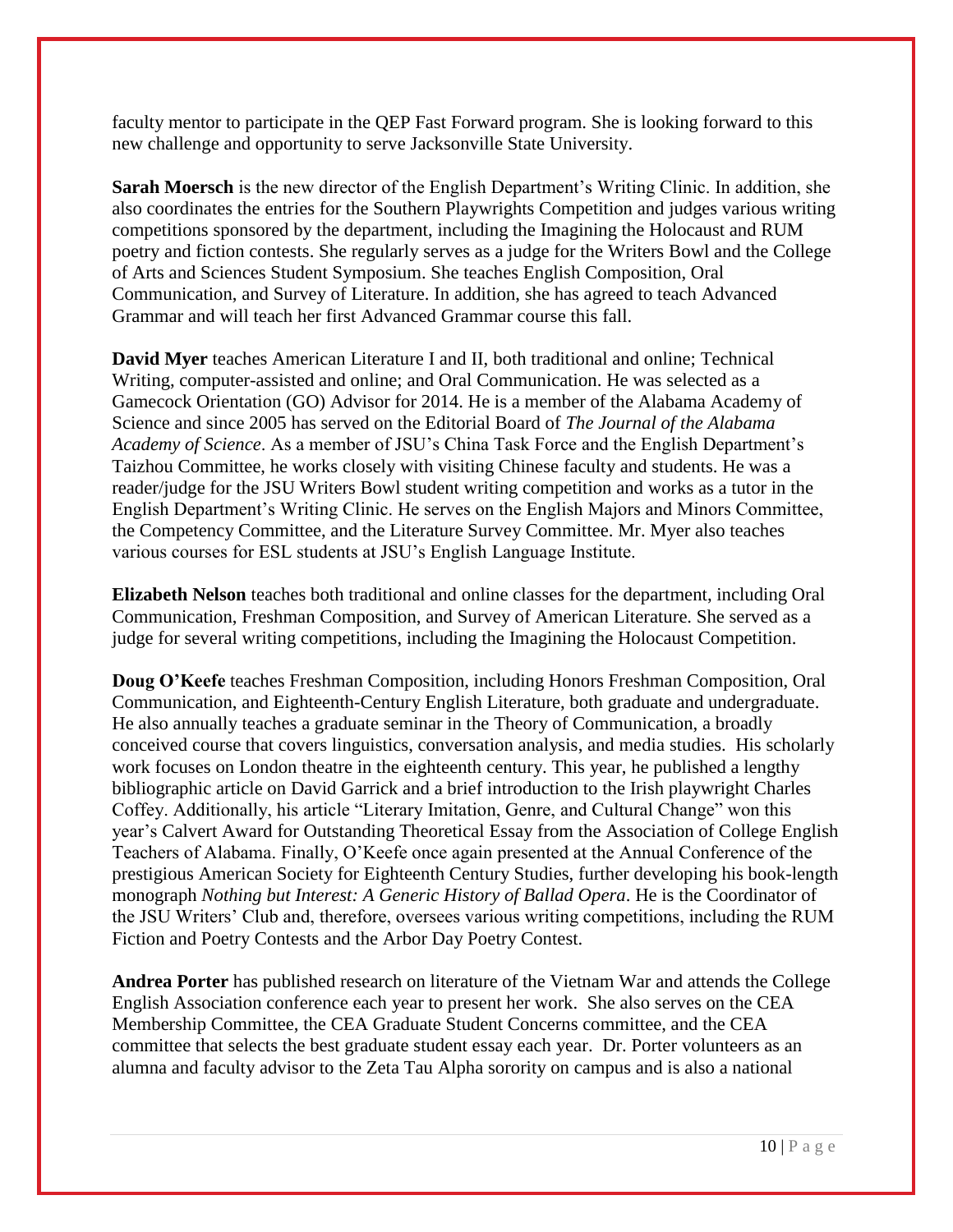officer of the sorority who assists other area chapters. She serves as the Coordinator of Graduate Student Advising and teaches Honors Composition, American Literature, and graduate courses.

**Deborah Prickett** is the English Department's Technology Liaison, and she chairs the English Composition Committee. She teaches English Composition, Oral Communication, Theory of Speech, and Survey American Literature. She teaches both traditional and online courses.

**Teresa Reed** serves as the Coordinator of Undergraduate Student Advisement and has enjoyed advisement this year, having had over 600 interactions with students about questions of scheduling, graduation requirements, class offerings, and professional plans. She teaches both undergraduate and graduate classes. During the fall of 2013, her Honors Freshman Composition students undertook service projects. In both classes, several groups each proposed a project in relation to Tim O'Brien's Vietnam War novel, *The Things They Carried*. Then each class voted on the project it wanted to implement. The 10:00 class chose to hold a *Call of Duty: Black Ops* tournament to raise money for the Wounded Warrior Project, while the 11:15 solicited donations for care packages to be sent to active-duty military personnel overseas. Both projects were successful, but, perhaps more importantly, the students understood that there is a larger purpose to their classroom education than they might have otherwise thought. Reed subsequently presented an analysis of this teaching strategy at the annual meeting of the Association of College English Teachers of Alabama, held in February, at Gadsden State Community College. Her paper was titled "Service Learning: Good Work If You Can Get It."

**Valerie Rimpsey** teaches Freshman Composition, Oral Communication, and Survey of American Literature. She served as a judge for the Imagining the Holocaust Writing Competition and is the advisor for the Gamma Sigma Sigma Sorority.

**Tanya T. Sasser** teaches Composition, Oral Communication, Argumentation and Debate, and Survey of the Graphic Novel, a class she first piloted in 2013. She has presented papers at the Alabama Regional Graduate Conference and ACETA and has led workshops for Collaborative Regional Education and the Jacksonville State University Writing Project's Annual 21<sup>st</sup> Century Conference. Her publications include articles for *Hybrid Pedagogy*, Digital Writing Month, *Gamifeye*, and *Virtual Education Journal*. She is the recipient of the 2009 William J. Calvert Award and was recently selected to be a faculty mentor for JSU's Fast Forward program. She blogs regularly at remixingcollegeenglish.wordpress.com.

**Susan Sellers** has completed her 13th year as Director of the English Competency Exam, which includes coordinating the campus and Distance Learning Exams. She serves as a representative from the English Department on the Assessment Committee, the Teacher Education Council, and the Department of Secondary Education Advisory Council. She serves on the following English Department Committees: Composition, Competency, Advanced Writing, and Oral Communication.

**April Walker** is the editor of *Postscripts* and has served as a judge for various writing competitions, including the JSU Writers Bowl, RUM Fiction and Poetry Contests, and the Southern Playwrights Competition. Additionally, she serves as the Coordinator for the Middle School entries of the Imagining the Holocaust Competition and serves on the Speech Committee.